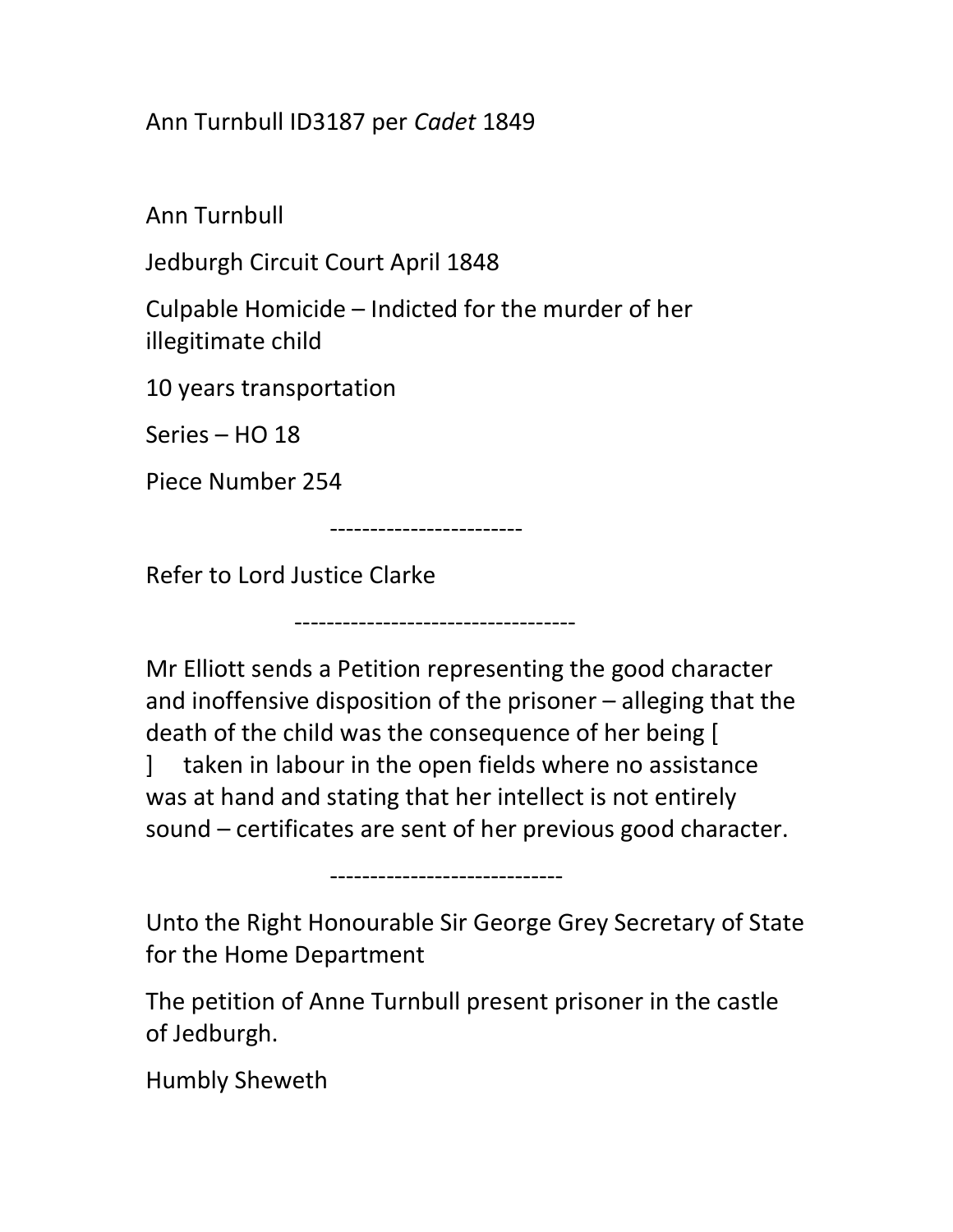That at the Justice Ayre held in Jedburgh on the 14<sup>th</sup> April 11848 the Petitioner was accused at the instance of Her Majesty's Advocate with concealment of pregnancy and child murder.

That the Petitioner pleaded guilty of culpable homicide under the explanation that although the child had unfortunately lost its life the petitioner did not intend to destroy it but being taken in labour unexpectedly in the open fields while at work and from the state of mind and confusion in which the Petitioner was in at the time, the infant was not property attended to and thereby died.

That the Advocate Depute who conducted the prosecution for the Crown accepted of the plea and therefore craved sentence of the lat to be pronounced.

That the pursuer in mitigation of punishment presented to the Court various certificated and declarations by her employers, fellow servants and others shewing that she had always been considered a person of harmless and inoffensive disposition and moreover of weak intellect and as such more than usually liable to be agitated excited and rendered almost unconscious of what she might do by such an event as child bearing and expectedly when occurring unexpectedly and in the open fields. But their Lordships stated that such facts would require to be proved otherwise than by mere certificates and declarations and that as the Petitioner had not witnesses ready they had no alternative that to pronounce sentence irrespective of the contents of these documents. They however suggested to the Petitioner that an application to the Crown for an inquiry into the facts